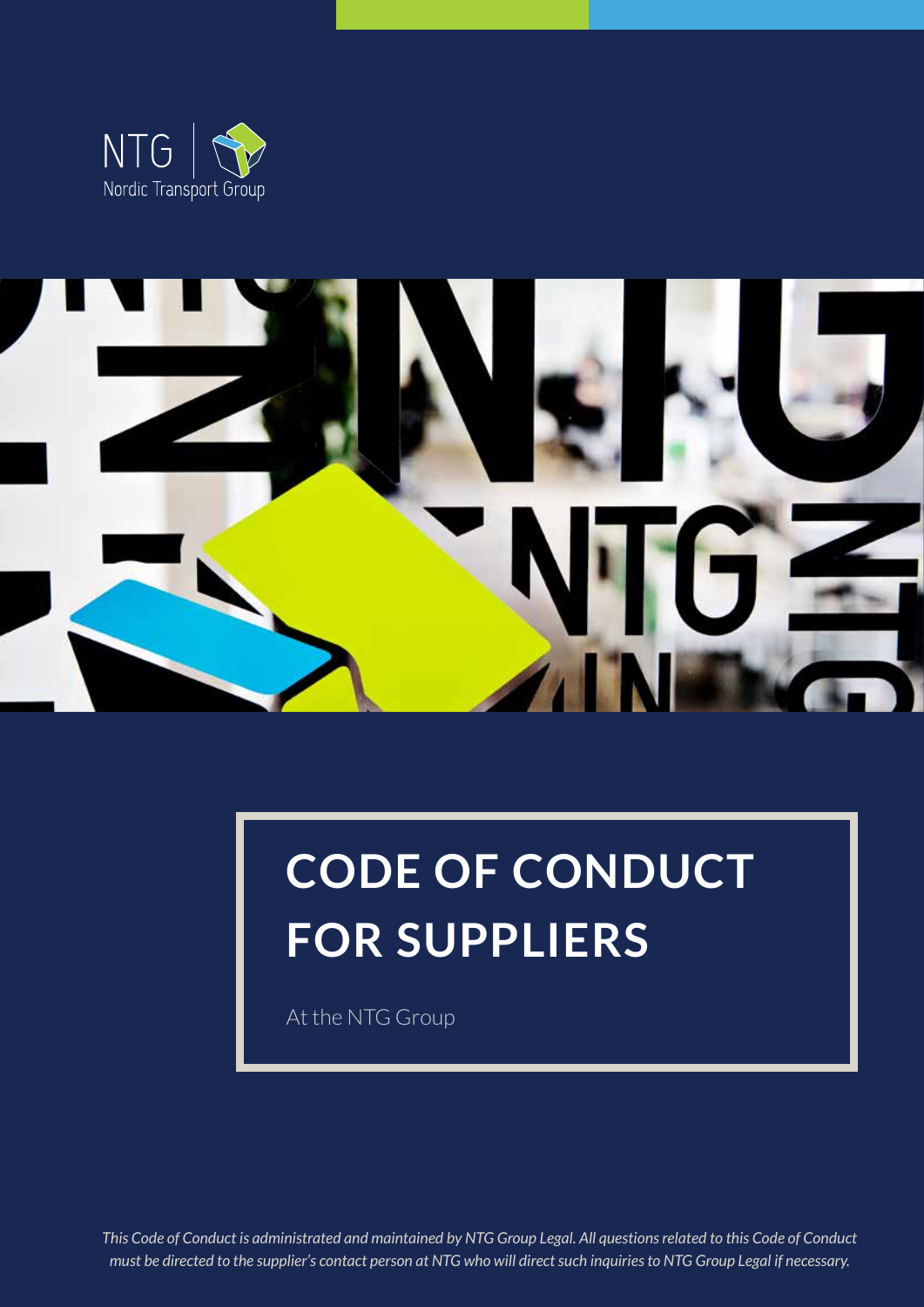# **CONTENTS**

| 3 | Foreword                                                                                                                                                                                            |
|---|-----------------------------------------------------------------------------------------------------------------------------------------------------------------------------------------------------|
| 4 | Scope and responsibility<br>Subsuppliers, subcontractors, agents etc.<br><b>Conflicts of interest</b><br>Human rights<br>No discrimination<br>Working environment<br>Working hours and compensation |
| 5 | Drugs and alcohol<br>Road safety<br>Communication and media contact<br>Confidentiality<br><b>Quality standards</b><br>Fair competition and antitrust                                                |
| 6 | <b>Bribery</b><br>Environment<br><b>Business interruption</b>                                                                                                                                       |

2 *This Code of Conduct is administrated and maintained by NTG Group Legal. All questions related to this Code of Conduct must be directed to the supplier's contact person at NTG who will direct such inquiries to NTG Group Legal if necessary.* 

 Breach of the Code of Conduct for [Suppliers](#page-5-3)

  [Compliance](#page-5-4) with the Code of Conduct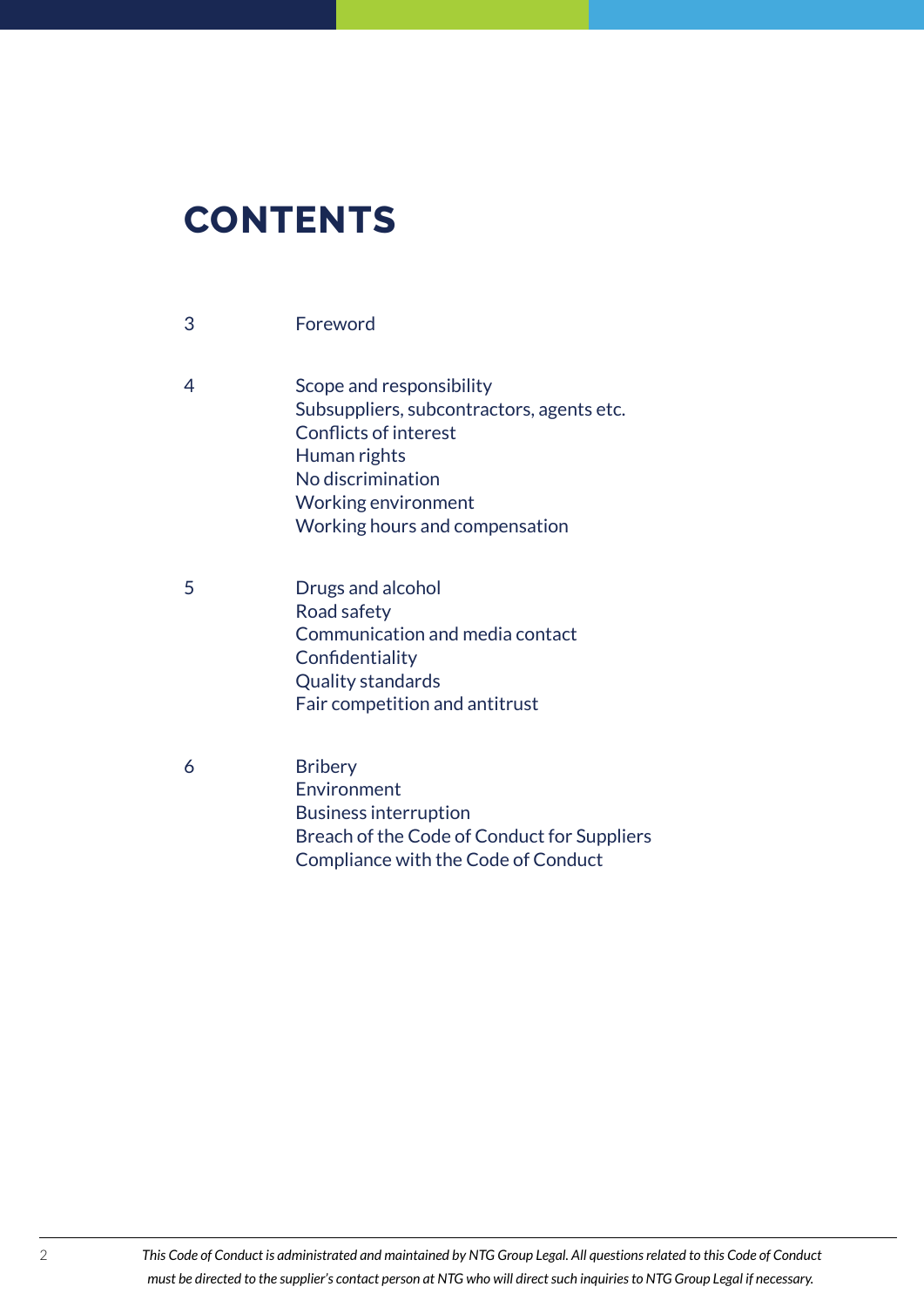

<span id="page-2-0"></span>NTG is dedicated to supporting and respecting all national laws, global human rights, labour rights and business honesty within the transport and logistics sector and to acting ethically anywhere we operate.

This code of conduct for suppliers (the "Code of Conduct") reflects our commitment in this respect and our dedication to the principles of internationally recognised standards.

Just as we have standards for ethical practice for ourselves, we stress the importance of following the same principles towards all suppliers and business partners in our supply chain and we expect our suppliers to commit to the same principles.

This Code of Conduct sets out the requirements we specify for all our suppliers.

We believe that a focus on values as specified in this Supplier Code of Conduct will strengthen the relationships between NTG and our suppliers and create sustainable business relations. We expect our suppliers to actively ensure that the supplier's own agents, subsuppliers and subcontractors also comply with the requirements of this Code of Conduct.

Thank you for being a business partner of NTG.

Best regards,

Mikkel Fruergaard CEO, Air & Ocean

Christian D. Jakobsen CFO

Jesper E. Petersen CEO, Road & Logistics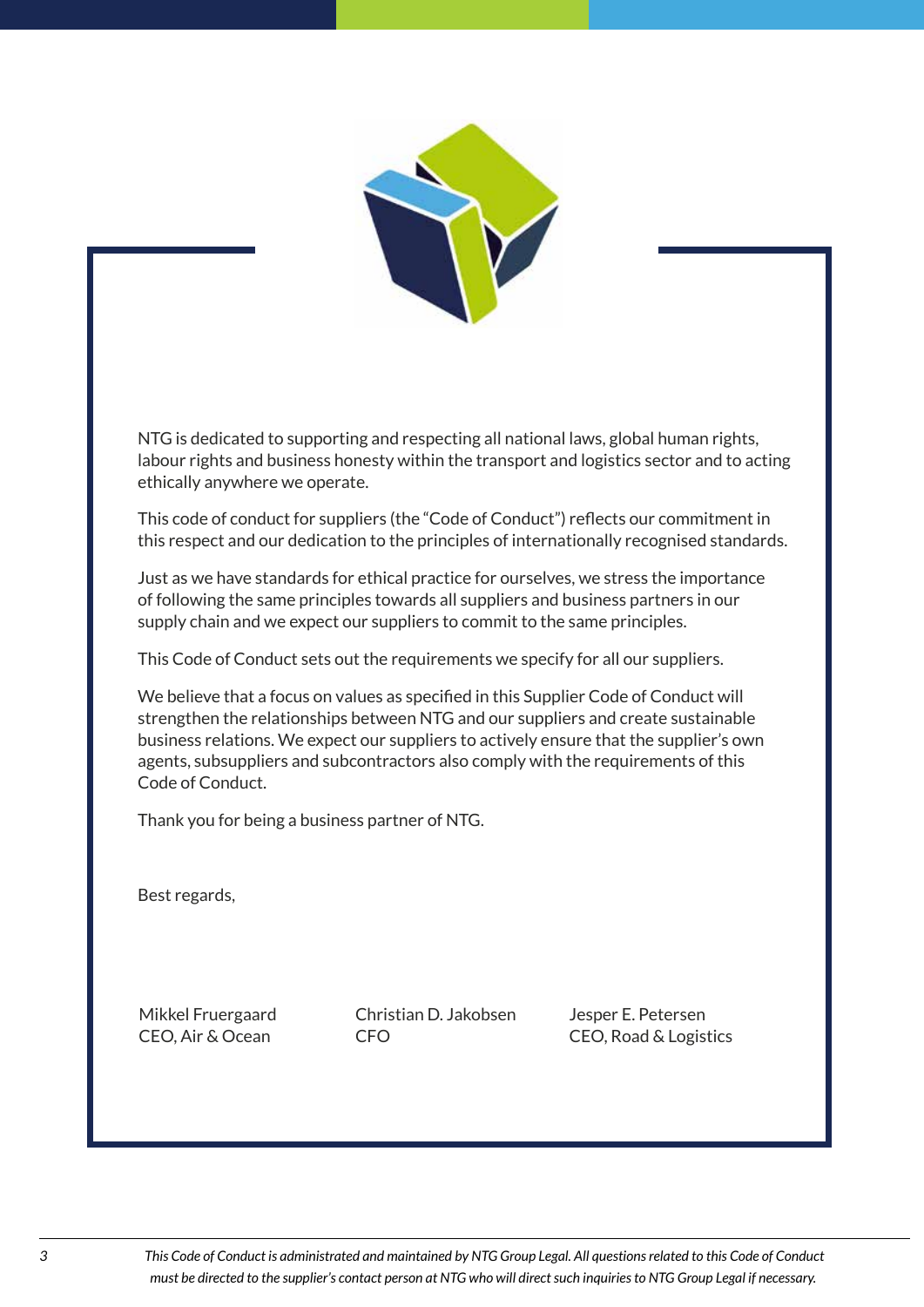#### <span id="page-3-0"></span>**Scope and responsibility**

The Code of Conduct is applicable to all suppliers and business partners who operate with or on behalf of NTG, including agents, suppliers, subsuppliers, business partners or distributors. The Code of Conduct is in addition to applicable laws and general principles of law in the jurisdictions where our suppliers operate. We expect all of our suppliers to have in place prudent procedures to ensure compliance with this Supplier Code of Conduct and to make sure that this Supplier Code of Conduct is implemented with its own business partners, in order to ensure compliance throughout NTG's entire supply chain.

#### <span id="page-3-1"></span>**Subsuppliers, subcontractors, agents etc.**

This Code of Conduct applies to the full supply chain of NTG, and suppliers are responsible for setting the same or comparable standards for their subcontractors and other business partners who perform services for NTG. It is the responsibility of the supplier to ensure that its subcontractors are informed of the Code of Conduct and uphold the requirements set forth herein.

#### <span id="page-3-2"></span>**Conflicts of interest**

Our suppliers' individual interests must never influence their work for NTG if such interests are incompatible with NTG's business interests.

#### <span id="page-3-3"></span>**Human rights**

NTG supports and works in compliance with the internationally recognised UN Universal Declaration of Human Rights. Our suppliers are expected to act in compliance with all internationally recognised standards of human rights including the UN Global Compact, the UN Universal Declaration of Human Rights as well as the 1998 ILO Declaration on Fundamental Principles and Rights at Work and all international conventions on child labour.

#### <span id="page-3-4"></span>**No discrimination**

NTG applies a complete zero-tolerance policy towards discrimination on the basis of race, colour, religion, gender, age, nationality, sexual orientation, disability, political observation, social background or any status protected by law. All employees shall be protected from all types of harassment in the workplace.

Migrant or foreign workers must be treated with care and respect 'on an equal footing with other employees and provided with working conditions consistent with applicable law and the principles of the UN Global Compact, and the UN Universal Declaration of Human Rights.

#### <span id="page-3-5"></span>**Working environment**

We expect our Suppliers to provide safe and healthy working environments for all their employees. This includes an obligation for our suppliers to ensure a reasonable level of accommodation and care for employees working away from home. Suppliers must always ensure that the working environments offered to their employees comply with applicable laws and regulations.

#### <span id="page-3-6"></span>**Working hours and compensation**

Our suppliers must comply with all applicable laws and regulations relating to working hours and minimum wages.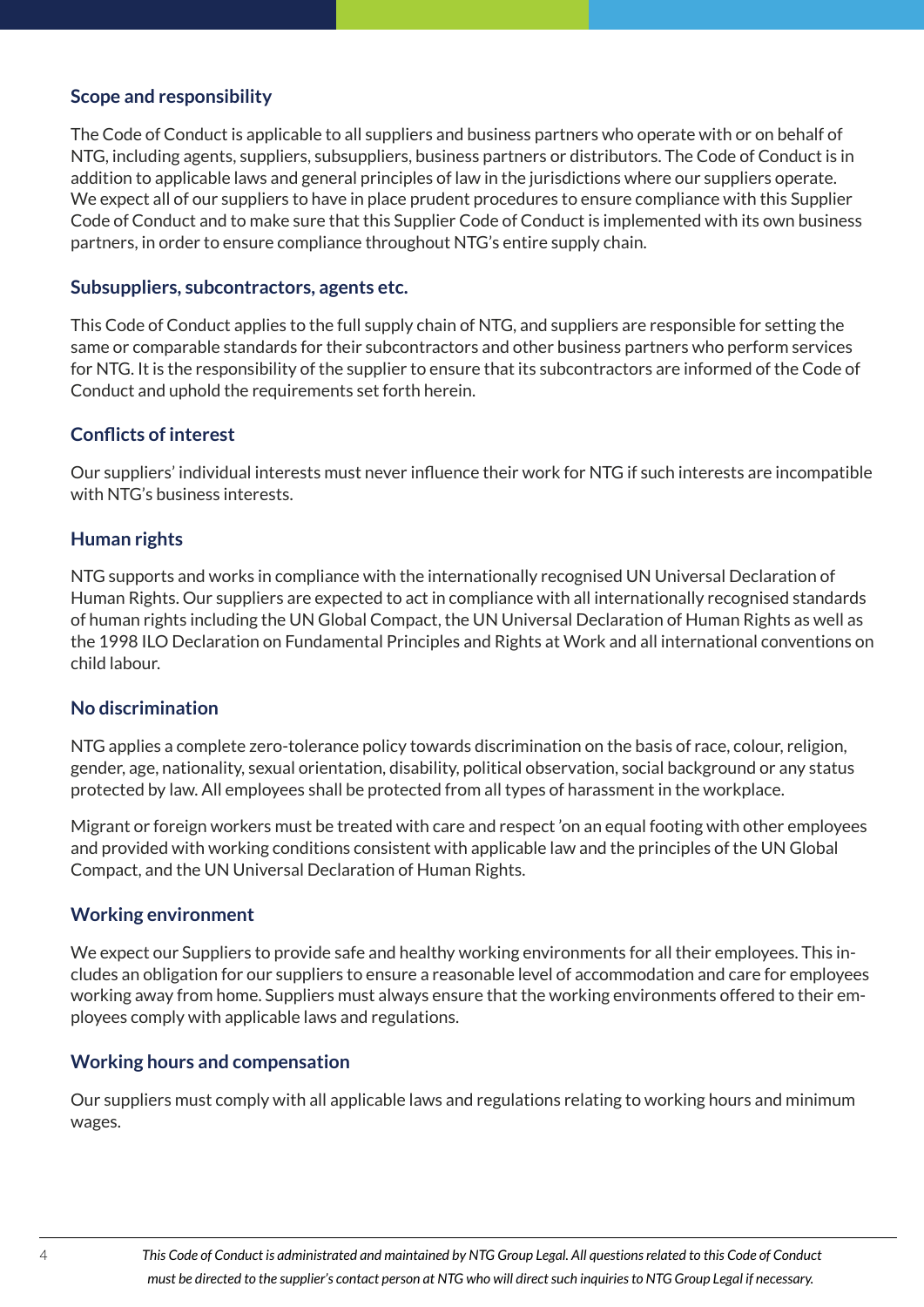# <span id="page-4-0"></span>**Drugs and alcohol**

The work environment of our suppliers must be free from the use and effects of drugs, alcohol and other mood-altering substances.

# <span id="page-4-1"></span>**Road safety**

Our suppliers shall, in cooperation with their subcontractors, conduct road safety initiatives that are continuously evaluated and improved. The initiatives should ensure that our suppliers at all times comply with applicable traffic regulations and reduce unnecessary hazards or risks. Driving must never be carried out under the influence of alcohol, drugs, pharmaceuticals or while fatigued. Mobile phones must be used in hands-free mode only. Compliance is required with the existing regulations regarding driving and rest times for employees who drive heavy vehicles. All suppliers are expected to ensure that they have implemented appropriate measures to comply with the above at all times and proactively implement any changes in their internal policies to meet changes in any local laws and requirements.

#### <span id="page-4-2"></span>**Communication and media contact**

No supplier may make statements on behalf of NTG about NTG or our business to the media, investors, financial or industry analysts or in social media or other public fora or contexts. All media inquiries involving NTG must be referred immediately to your local NTG representative who is instructed to refer the matter to the executive management of Nordic Transport Group A/S.

# <span id="page-4-3"></span>**Confidentiality**

NTG strictly prohibits the disclosure of any business-sensitive information about the company or customers that is not in the public domain, such as sharing information about the names of customers externally or distributing any such information through social media or any other external medium.

# <span id="page-4-4"></span>**Quality standards**

We expect our suppliers to ensure that any equipment used when providing services to NTG is of good and sound quality, meets the general and legally required standard of maintenance, and satisfies any safety regulations or measures at all times. We expect our suppliers to comply with any reasonable quality requirements NTG or NTG's customers may have in respect of handling and stowing. However, suppliers are not obliged to comply with specific requests that may be contrary to traffic safety regulations or similar regulations in the jurisdictions in or through which the transport is to take place.

# <span id="page-4-5"></span>**Fair competition and antitrust**

At NTG we want open and fair competition and we do not tolerate violation of competition and antitrust laws and regulations. Competition and antitrust laws promote free enterprise and prohibit behaviour that restricts fair competition. We have internal guidelines ensuring non-tolerance towards any such activities. Likewise, we expect our suppliers to counter any illegal practices.

NTG does not in any way accept any breaches of antitrust laws in any jurisdiction. This includes all kinds of cartels, cooperation on key terms such as rates, fees, charges, share/split of markets, disclosure of information to our competitors or any other arrangement that could eliminate or prevent fair competition. If we detect that any of our suppliers violate antitrust legislation in any jurisdiction, the supplier should expect that action will be taken immediately by NTG regarding the contractual relationship between NTG and the supplier as well as with the public authorities.